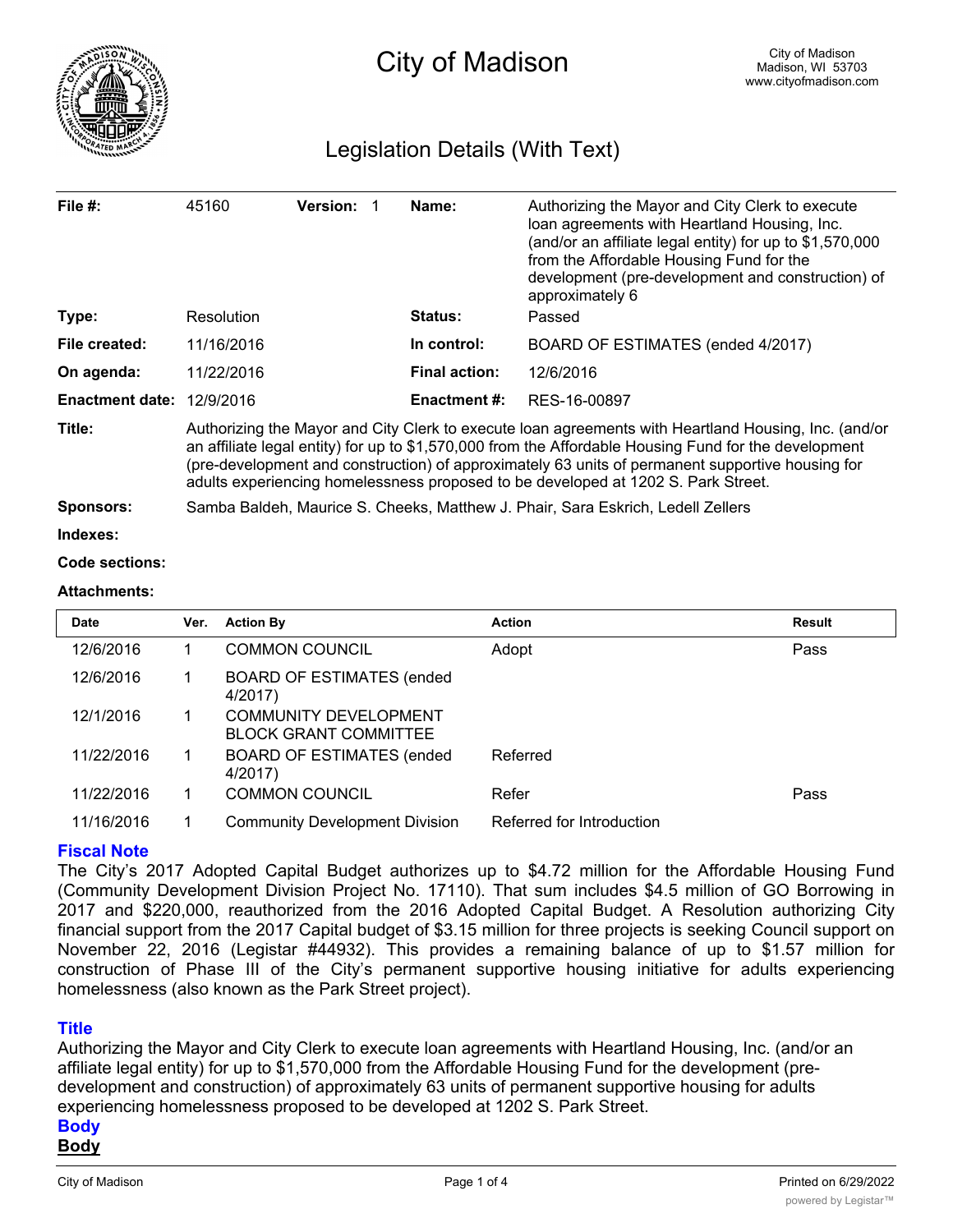WHEREAS, funds for pre-development and construction costs associated with the development of permanent supportive housing for adults experiencing homelessness (Phase III, a/k/a the Park Street project) are authorized in the City's 2017 Adopted Capital Budget.

This Resolution authorizes an award of up to \$1,570,000 (a total of up to \$155,000 for pre-development and up to \$1,415,000 million for development costs) to Heartland Housing, Inc., for the development of the Phase III permanent supportive housing project proposed to be developed at 1202 S. Park Street.

### **Background**

On June 7, 2016 (RES-16-00435, Legistar # 42709), the Common Council directed the CDA to draft and issue a request for qualifications (RFQ) for development services associated with the development, operation and financing of housing for homeless adults (Phase III of the City's permanent supportive housing initiative).

As a result of that RFQ process, on July 19, 2016 (RES-16-00548, Legistar #43550), the Common Council approved the selection of a team comprised of Heartland Housing, Inc., to develop and provide property management services for the housing project; and Heartland Health Outreach to provide support services to the residents of that housing.

Beginning in 2015, the City's Capital Budget authorized funds for the first phase of the City's permanent supportive housing initiative and also authorized funds necessary for the second and subsequent phases of that initiative per DPCED Project No. 42 (Affordable Housing Fund). The initiative's stated goal is to develop approximately 250 units of affordable housing serving homeless persons per DPCED Project No. 25 (Permanent Supportive Housing),

#### Action

WHEREAS, the City's 2017 Adopted Capital Budget, approved on November 14, 2016 authorizes up to \$4.5 million for the Affordable Housing Fund (Community Development Division Project No. 17110). That sum includes funds to support the development of a third phase of the City's permanent supportive housing initiative for homeless adults, Phase III is also known as the Park Street project; and

WHEREAS, the 2016 Adopted Capital Budget's Affordable Housing Fund includes a balance of \$70,000 that is also available to support the development of affordable housing and/or permanent supportive housing.

NOW, THEREFORE BE IT RESOLVED that the Mayor and Common Council hereby authorize a total allocation of up to \$1,570,000 from the CDD's Affordable Housing Fund (\$1.5 million in 2017 AHF funds plus \$70,000 in 2016 AHF funds) to Heartland Housing, Inc., and/or an affiliate legal entity ("Heartland"), to support the proposed permanent supportive housing development at 1202 S. Park Street; and,

BE IT FURTHER RESOLVED, that up to \$155,000 of this allocation shall be made available to Heartland Housing to be used for pre-development activities under the following terms:

### **Form of Loan**

- a) The purpose of the Loan is to provide predevelopment financing that will enable Borrower to pay certain predevelopment costs associated with the project (e.g., securing site control and, architectural, legal, permits and other fees); and
- b) The loan shall be evidenced by a promissory note made by developer payable to the City in the amount equal to the loan at zero percent (0%) interest; and
- c) The loan shall be forgivable in the event that the developer fails to secure tax credits, except if the developer fails to apply for tax credits; and
- d) A twelve percent (12%) interest rate will apply in the case of default.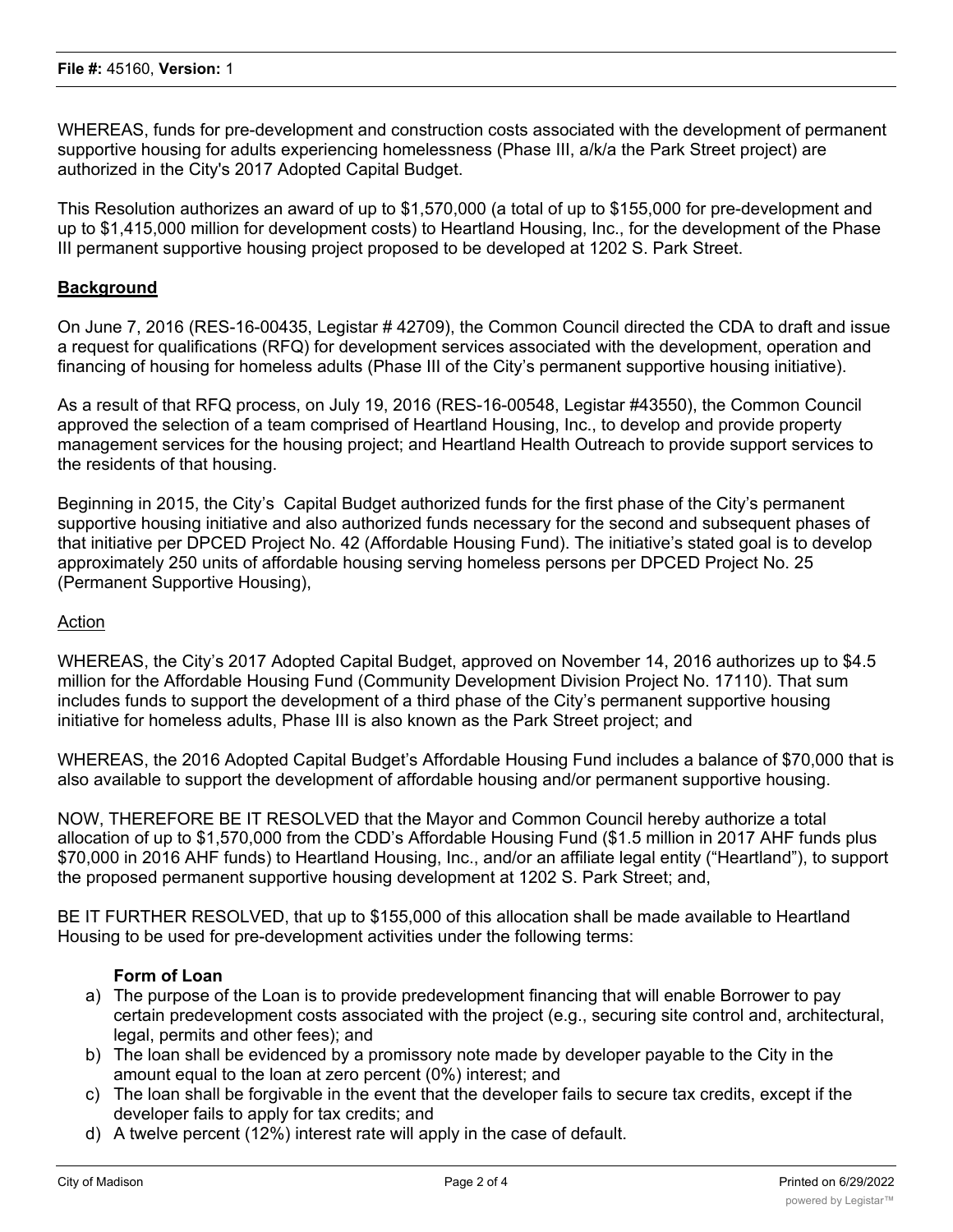# **Events of Default**

- a) Borrower fails to make any payment of principal of or interest on the Note within ten (10) days after the date on which such payment is due; or
- b) Borrower fails to observe or perform any other term, covenant, undertaking or agreement contained in this Agreement or any other Loan Document, and such failure continues unremedied for a period of thirty (30) days after written notice has been given to Borrower by Lender, or, if such failure is not reasonably capable of being remedied within such period of thirty (30) days, Borrower has not commenced remedial action or is not proceeding with diligent efforts to remedy such failure; or
- c) Any representation or warranty made by Borrower, in this Agreement or the other Loan Documents, or any statement or representation made in any certificate, report or opinion delivered pursuant to this Agreement or the other Loan Documents, proves to have been false, misleading or incorrect in any material respect when made or deemed made; or
- d) Borrower becomes insolvent, or fails or ceases to pay its debts as they mature or makes an assignment for the benefit of creditors or files a petition in bankruptcy or is adjudicated insolvent or bankrupt, or petitions or applies to any tribunal for the appointment of any receiver or any trustee, or commences any proceeding under any reorganization, arrangement, readjustment of debt, dissolution or liquidation law or statute of any jurisdiction, whether now or hereafter in effect, or any such proceeding is commenced against Borrower that is not dismissed within a period of sixty (60) days, or Borrower, by any act indicates its consent to, approval of, or acquiescence in any such proceeding or the appointment of any receiver of or any trustee for it or any substantial part of its property, or suffers any such receivership or trusteeship to continue undischarged for a period of sixty (60) days; or
- e) Any material adverse change occurs in the financial condition of Borrower that Lender in its reasonable judgment believes may materially adversely affect the ability of Borrower to repay the Note or the ability of Borrower to perform their respective obligations under this Agreement or the other Loan Documents and Lender is not provided with reasonably satisfactory evidence to the contrary or Collateral sufficient to reduce the risk within thirty (30) days following notice to Borrower; or
- f) A default occurs (and continues beyond any applicable notice and cure period) under any portion of the Construction Financing or under the terms of any instrument or document evidencing or securing, or otherwise executed or delivered in connection with, any portion of the Construction Financing, or any portion of the Construction Financing is terminated, canceled, withdrawn, or reduced for any reason and such action is likely to have a material adverse effect on Borrower's ability to obtain Construction Financing; or
- g) A default occurs (and continues beyond any applicable notice and cure period) under any other loans now or financing now or in the future provided to Borrower or Lender or under the terms of any instrument or document evidencing or securing, or otherwise executed or delivered in connection with, any other loans or financing now or in the future provided to Borrower or Lender; or
- h) Borrower fails to apply for Section 42 tax credit financing of the Project on or before February 3, 2017.

### **Assignment**

- a) Lender may assign or otherwise transfer its rights under this Agreement at any time or times, in its sole and absolute discretion, without any prior approval or consent from Borrower; and any holder or holders of the Note or other Loan Documents shall be deemed an assignee of such rights. Lender agrees to notify Borrower of any assignment or transfer within ten (l0) business days after the effective date of such assignment or transfer; provided, however, that the failure to give such notice shall not invalidate in any way any assignment or transfer.
- b) Borrower may assign its rights and delegate the performance of its obligations under this Agreement to its assign. Borrower shall provide to Lender an executed copy of such assignment within ten (10) business days of its effective date.

## **Material Changes - developer shall not**

a) Permit or enter into any modification or amendment to its certificate of limited partnership or limited partnership agreement or articles of organization or operating agreement, as applicable, if such